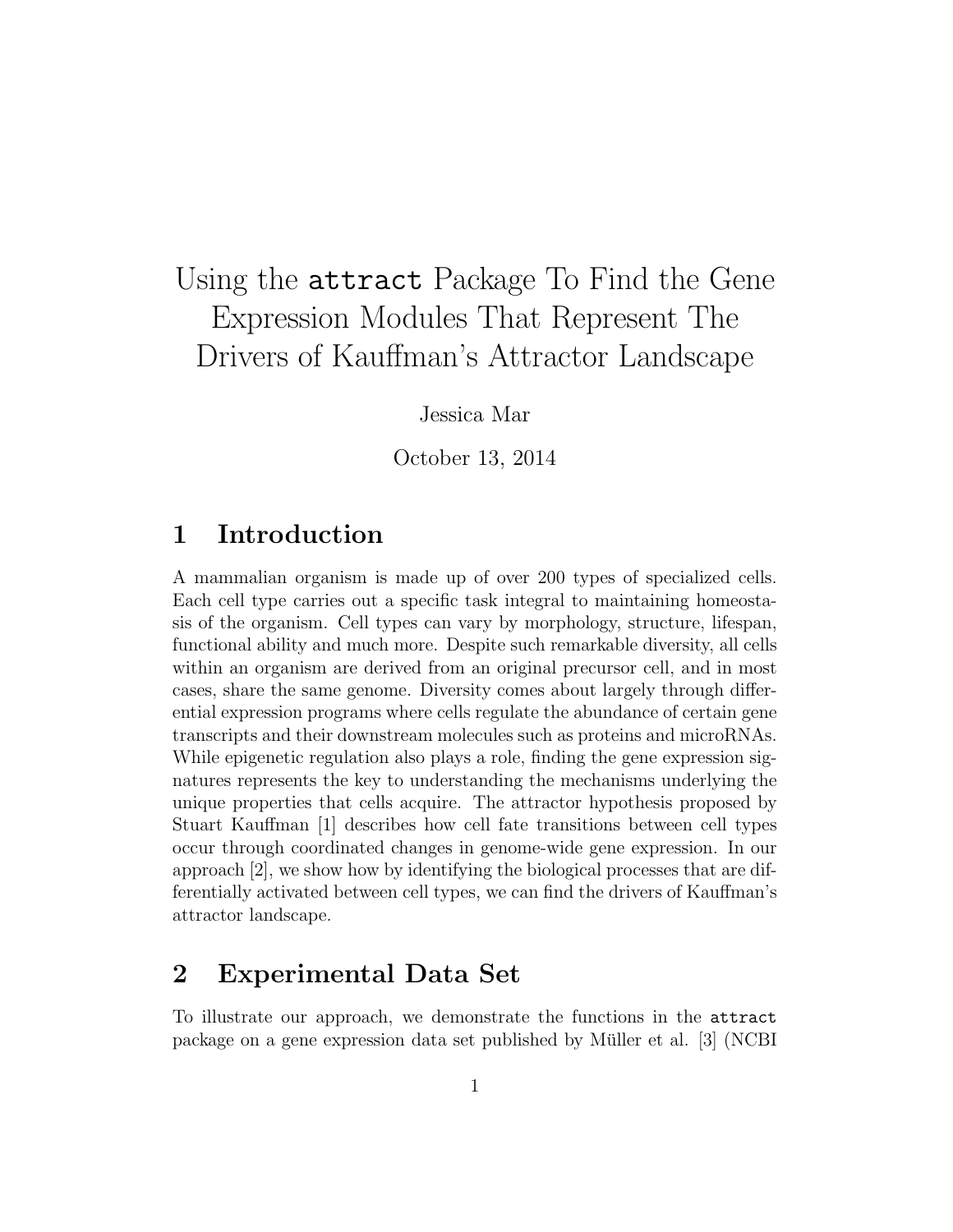GEO accession number GSE11508). The primary goal of this study was to elucidate the transcription profiles characterizing different stem cell lines and their progenitors. For our purposes, we have selected a subset of four cell lines - embryonic stem cells, neural stem cells, neural progenitors and teratomadifferentiated cells. These lines span a spectrum of pluripotent abilities and have also been derived from a range of different tissue sources.

The Müller expression data set is stored as a matrix object exprs.dat, and the corresponding cell line information is in the data.frame samp.info.

```
> library(attract)
> data(exprs.dat)
> data(samp.info)
```
The functions in our package operate off Bioconductor ExpressionSet objects.

```
> loring.eset <- new("ExpressionSet")
> loring.eset@assayData <- new.env()
> assign("exprs", exprs.dat, loring.eset@assayData)
> p.eset <- new("AnnotatedDataFrame", data=samp.info)
> loring.eset@phenoData <- p.eset
```
The first step of the analysis is to find the core pathway modules that show the most differential expression changes between the four different cell types. These core pathways represent the drivers of the attractor landscape.

### 3 Finding Core Attractor State Pathway Modules

The pathway modules as defined by KEGG and identified using the GSEAlm algorithm. These modules represent the pathways with the expression profiles that discriminate between the different celltypes or experimental groups of interest.

```
> attractor.states <- findAttractors(loring.eset, "celltype", nperm=10, annotati
```
The output of the findAttractors object is is an S4 class AttractorModuleSet object.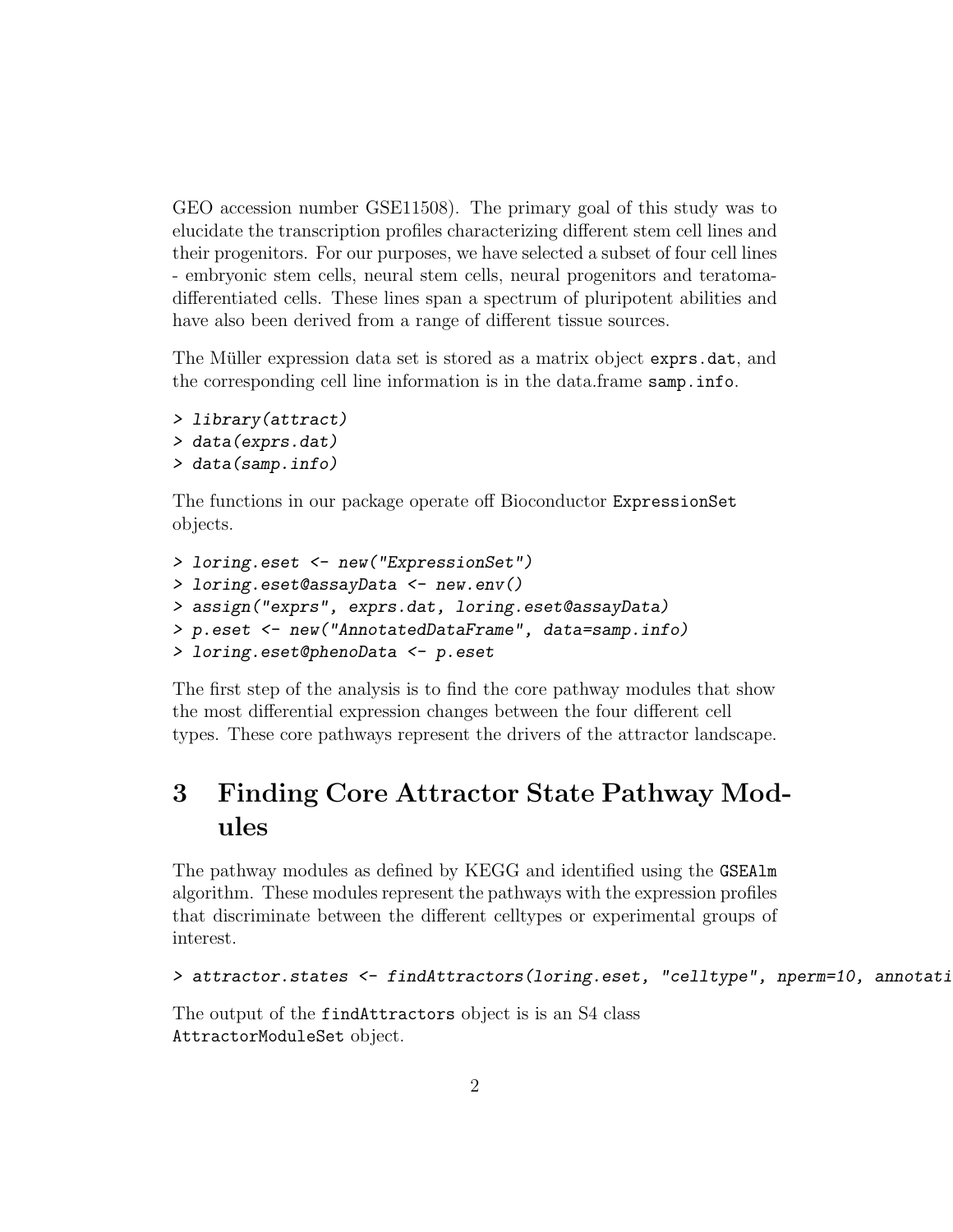It contains the following slots:

```
> class(attractor.states)
[1] "AttractorModuleSet"
attr(,"package")
[1] "attract"
```

```
> slotNames(attractor.states)
```

| $[1]$ "eSet"<br>"cellTypeTag" | "incidenceMatrix" "rankedPathways" |  |
|-------------------------------|------------------------------------|--|
|-------------------------------|------------------------------------|--|

where:

- eSet is the ExpressionSet object that was supplied as input to the findAttractors function.
- cellTypeTag is the character string denoting which variable in the pData(eSet) object stores the cell type or experimental group of interest info. Note that cellTypeTag must be one of colnames (pData(eSet)).
- incidenceMatrix is incidence matrix where rows correspond to KEGG pathways, columns correspond to genes. An entry of 1 at location  $(X,Y)$ in the matrix indicates membership of gene Y in pathway  $X(0)$  indicates non-membership).
- rankedPathways is a data.frame object that lists the KEGG pathway modules, ranked from most to least significant. The permutation Pvalues represent over-enrichment for each KEGG pathway from the GSEAlm package.

### 4 Removing Flat or Uninformative Genes

We next remove genes that show no significant expression changes across the four cell types.

```
> remove.these.genes <- removeFlatGenes(loring.eset, "celltype", contrasts=NULL,
```
This step runs a LIMMA model which tests for differences in expression between any of the four cell types. More specific differences can be tested instead by inputing these as a set of contrasts and supplying this object to the contrasts argument. See ?removeFlatGenes for more info.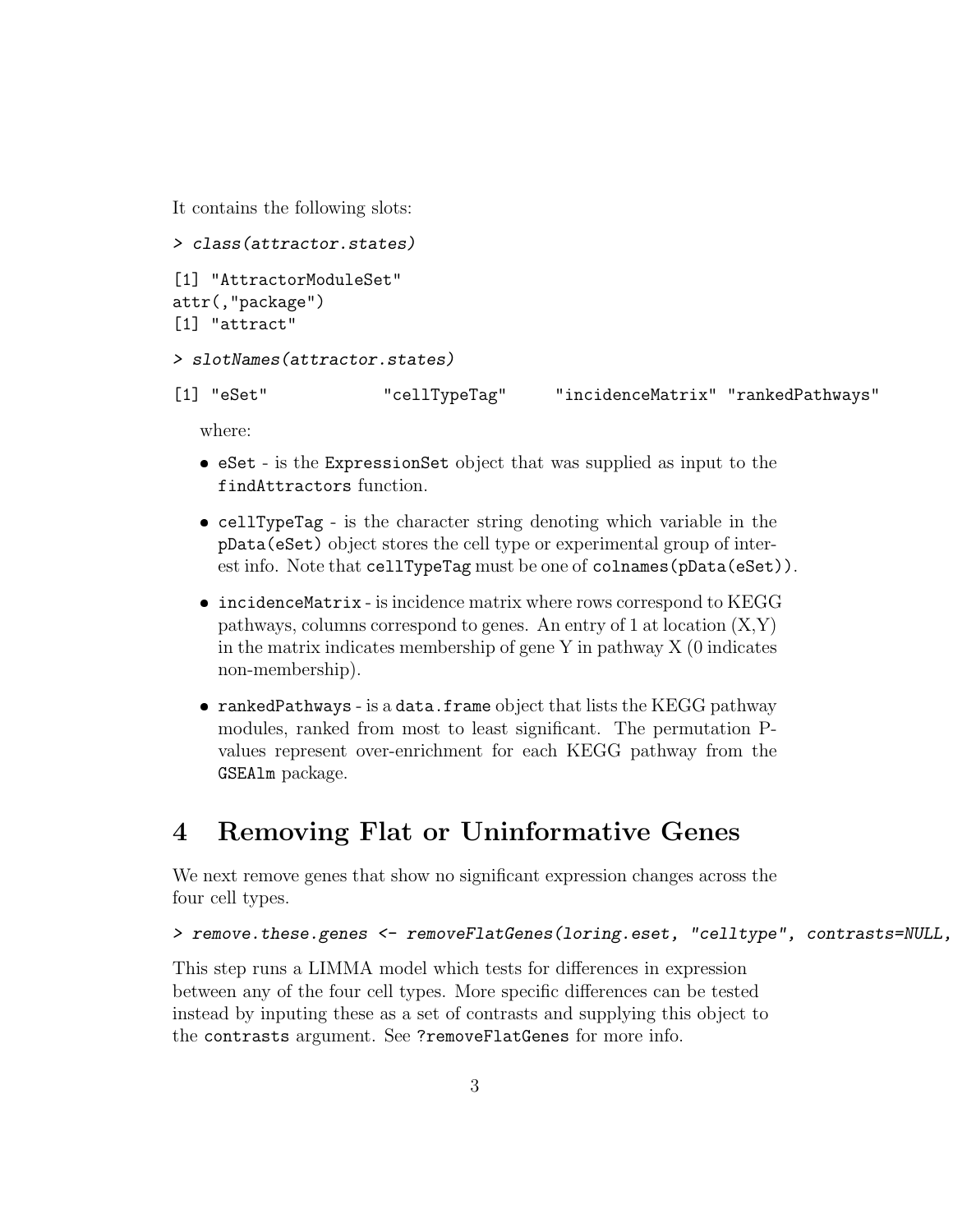### 5 Finding the Synexpression Groups

Different cell or tissue types acquire their diversity by driving differentially coordinated expression patterns through interacting gene networks that are broadly captured by the pathways listed in the KEGG database. We next focus on elucidating what this repertoire of transcriptionally-coherent expression patterns being sustained within a pathway are, in other words the synexpression groups.

A synexpression group contains genes that share similar expression profiles across the four groups.

As an example, we use the MAPK signaling pathway module:

```
> mapk.syn <- findSynexprs("04010", attractor.states, remove.these.genes)
```
The output of findSynexpress is an S4 class SynExpressionSet object

```
> class(mapk.syn)
[1] "SynExpressionSet"
attr(,"package")
[1] "attract"
> slotNames(mapk.syn)
```
[1] "groups" "profiles"

where:

- groups is a list object containing the genes in each synexpression group (each component corresponds to a different synexpression group).
- profiles is a matrix object that stores the average expression profiles for each synexpression group. The rows of the matrix correspond to the synexpression groups, the columns correspond to the samples in the data set.
- > length(mapk.syn@groups)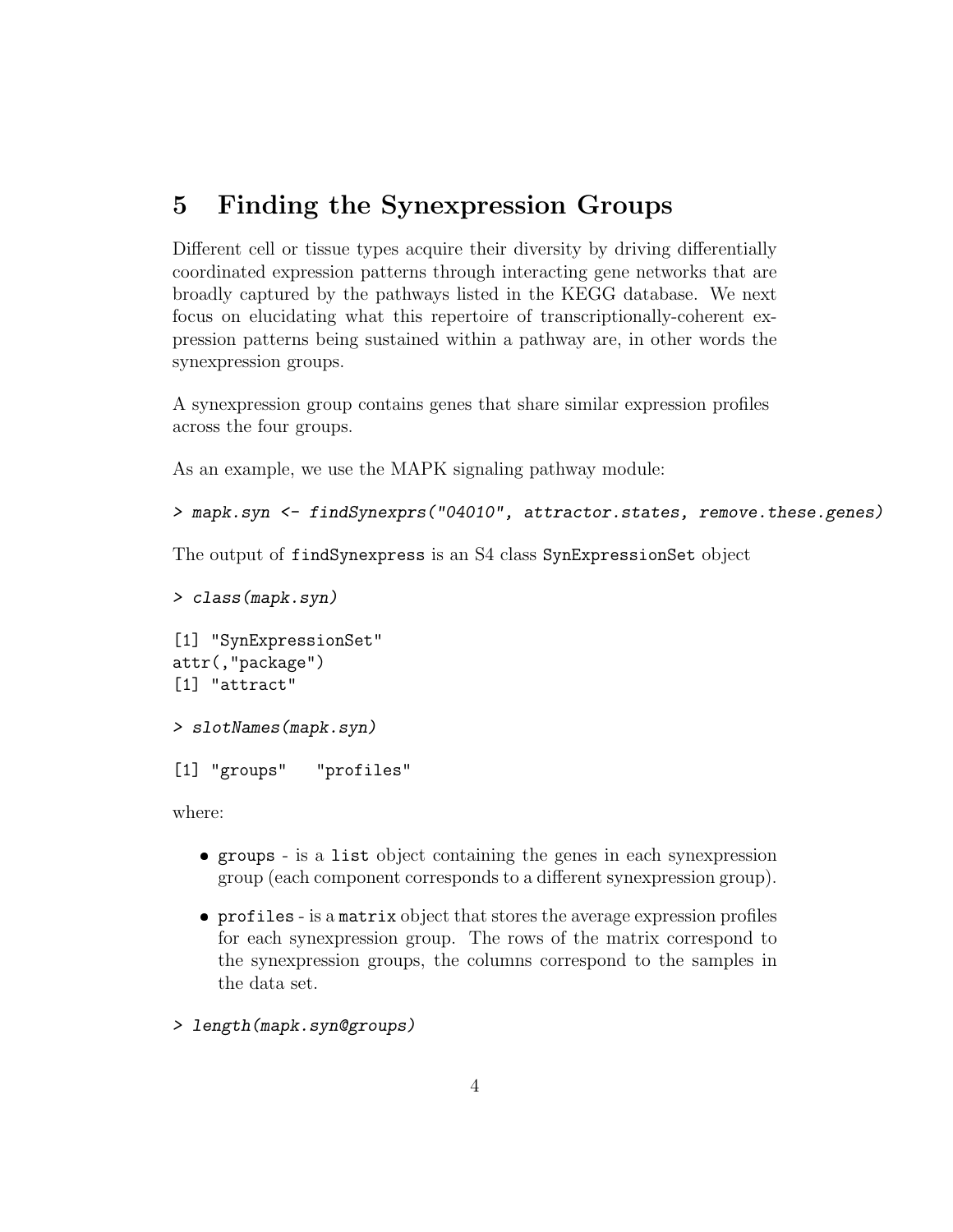[1] 8 > sapply(mapk.syn@groups, length) [1] 42 23 28 28 9 20 8 8

The number of synexpression groups is determined by an informativeness metric [4]. There are 3 synexpression groups for the MAPK pathway module.

Using the same findSynexprs function, we can find the synexpression groups for the top 5 pathway modules:

```
> top5.syn <- findSynexprs(attractor.states@rankedPathways[1:5,1], attractor.sta
```
Note in this case, the output object of findSynexprs is an environment variable.

The keys are given as:

```
> ls(top5.syn)
```

```
[1] "pway00190synexprs" "pway03010synexprs" "pway04510synexprs"
[4] "pway04512synexprs" "pway05146synexprs"
```
Each of the values is stored as an individual SynExpressionSet object:

```
> class(get(ls(top5.syn)[1], top5.syn))
```

```
[1] "SynExpressionSet"
attr(,"package")
[1] "attract"
```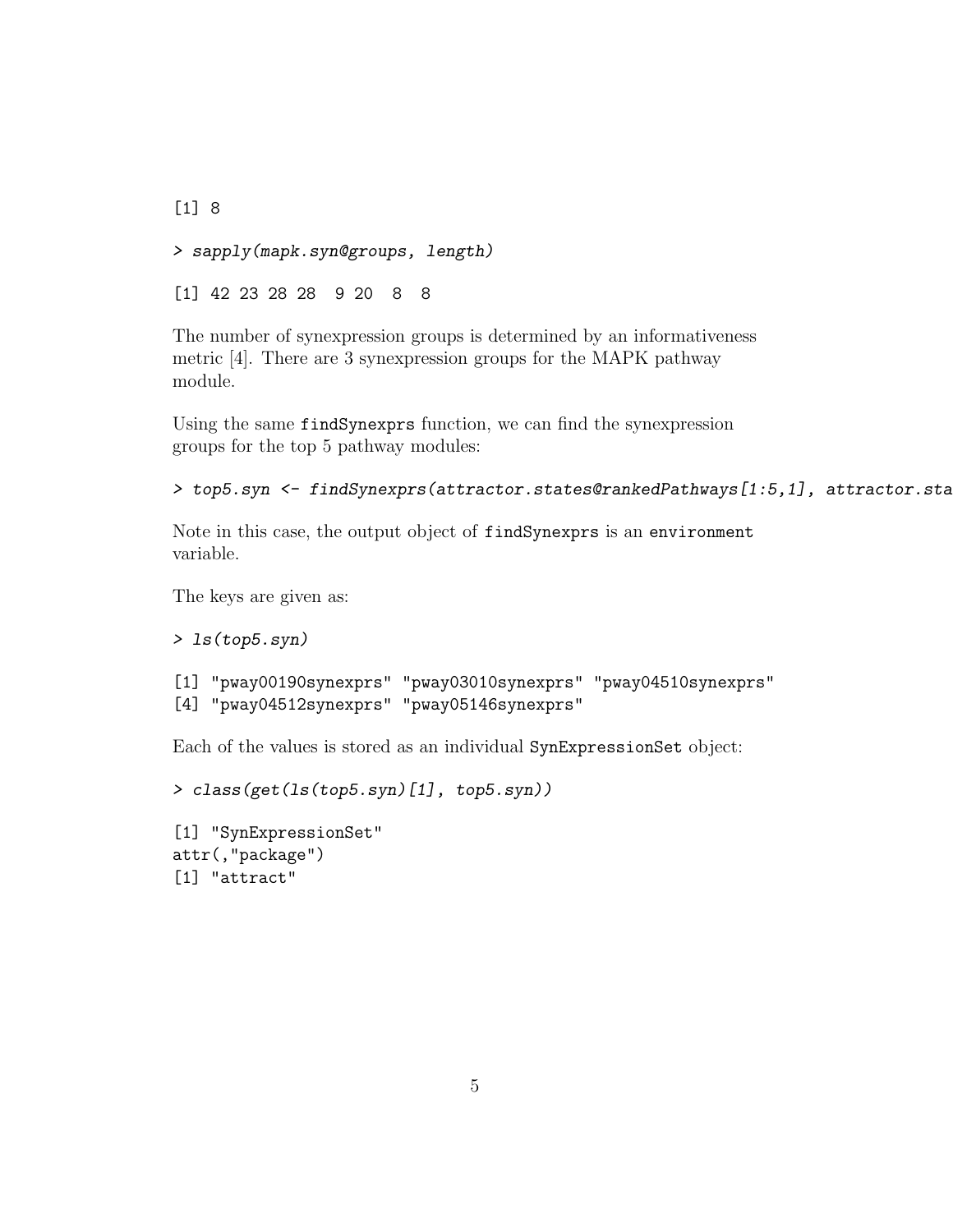# 6 Visualizing the Synexpression Groups for a Core Attractor Pathway

We can visualize the average expression profiles of the synexpression groups using base R's plot functions or alternatively using plotsynexprs.

```
> par(mfrow=c(2,2))> pretty.col <- rainbow(3)
> for( i in 1:3 ){
+ plotsynexprs(mapk.syn, tickMarks=c(6, 28, 47, 60), tickLabels=c("ESC",
+ main=paste("Synexpression Group ", i, sep=""), col=pre
+ }
```






Figure 1: Average Expression Profiles of the Synexpression Groups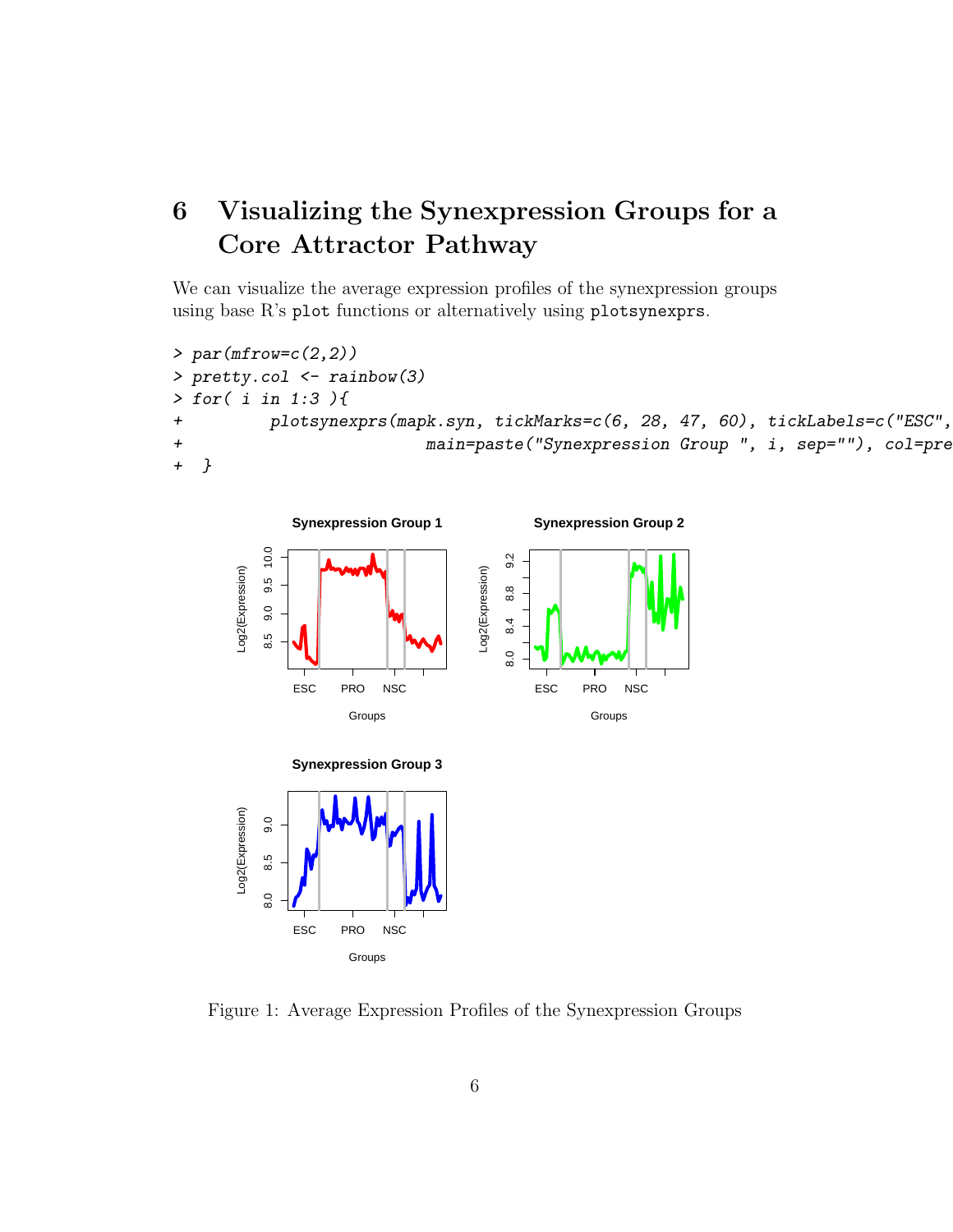## 7 Finding Correlated Partners of the Synexpression Groups

In our approach so far, the attractor pathway modules and their following synexpression groups have been inferred from information restricted to well-curated sources like KEGG. As a result, these inferences are of high quality and we have strong confidence in their applicability to the system under study. These benefits in accuracy clearly come at the expense of low coverage because we are ultimately only describing a small proportion of the genome.

However by using the synexpression groups to pick up genes with highly correlated expression profiles, we can then extrapolate out to make inferences about the entire set of genes in the genome. Genes with highly correlated profiles to the synexpression groups (e.g.  $R > 0.85$ ) are also likely to be integral in maintaining cell type-specific differences, however due to their lack of inclusion in resources like KEGG, would not have been picked up by the first GSEA step.

For the MAPK synexpression groups, we can find out what other genes on the chip share similar expression profiles.

```
> mapk.cor <- findCorrPartners(mapk.syn, loring.eset, remove.these.genes)
```
The output of findCorrPartners is a list which stores vectors of genes that are highly correlated with at least one gene in the synexpression expression group. More or less stringent criterion can be applied by changing the cor.cutoff argument (default setting is 0.85).

```
> sapply(mapk.cor@groups, length)
[1] 1513 356 343 1460 3 99 75 28
```
### 8 Functional Enrichment Analysis of the Synexpression Groups

For each of these correlated sets, we look for functional enrichment using GO terms to learn about any trends in common roles that these genes may potentially share.

> mapk.func <- calcFuncSynexprs(mapk.syn, attractor.states, "CC", annotation="il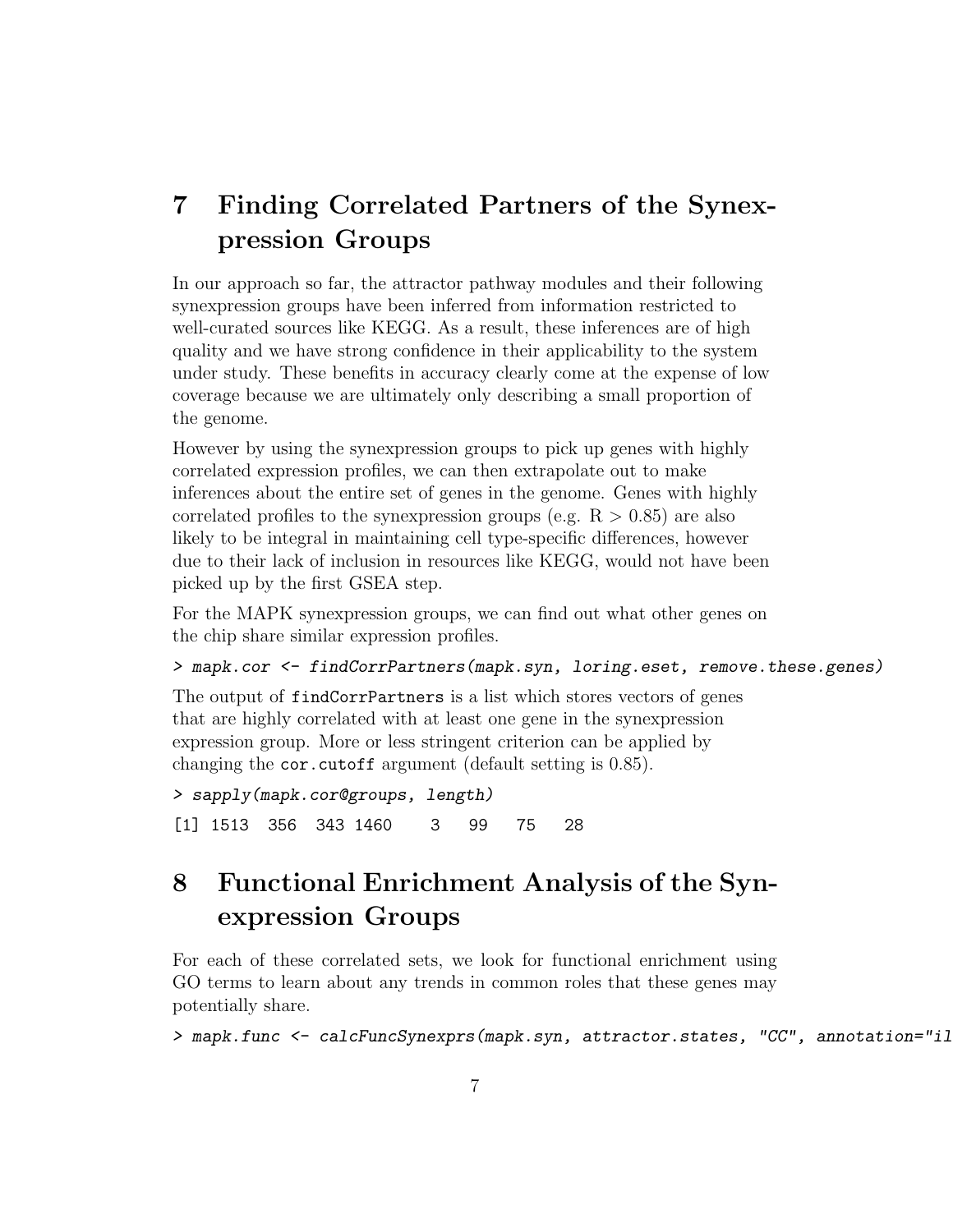### 9 References

[1] Kauffman S. 2004. A proposal for using the ensemble approach to understand genetic regulatory networks. J Theor Biol. 230:581.

[2] Mar JC, Wells CA, Quackenbush J. 2010. Identifying Gene Expression Modules that Represent the Drivers of Kauffman's Attractor Landscape. To Appear.

[3] Müller F et al. 2008. Regulatory networks define phenotypic classes of human stem cell lines. Nature. 455(7211): 401.

[4] Mar JC, Wells CA, Quackenbush J. 2010. Defining an Informativeness Metric for Clustering Gene Expression Data. To Appear.

### 10 Session Information

R version 3.1.1 Patched (2014-09-25 r66681) Platform: x86\_64-unknown-linux-gnu (64-bit)

```
locale:
 [1] LC_CTYPE=en_US.UTF-8 LC_NUMERIC=C
 [3] LC_TIME=en_US.UTF-8 LC_COLLATE=C
 [5] LC_MONETARY=en_US.UTF-8 LC_MESSAGES=en_US.UTF-8
 [7] LC_PAPER=en_US.UTF-8 LC_NAME=C
 [9] LC_ADDRESS=C LC_TELEPHONE=C
[11] LC_MEASUREMENT=en_US.UTF-8 LC_IDENTIFICATION=C
attached base packages:
[1] parallel stats4 stats graphics grDevices utils datasets
[8] methods base
other attached packages:
 [1] illuminaHumanv1.db_1.22.1 org.Hs.eg.db_3.0.0
 [3] attract_1.18.0 GOstats_2.32.0
 [5] graph_1.44.0 Category_2.32.0
 [7] GO.db_3.0.0 Matrix_1.1-4
 [9] cluster_1.15.3 limma_3.22.0
```